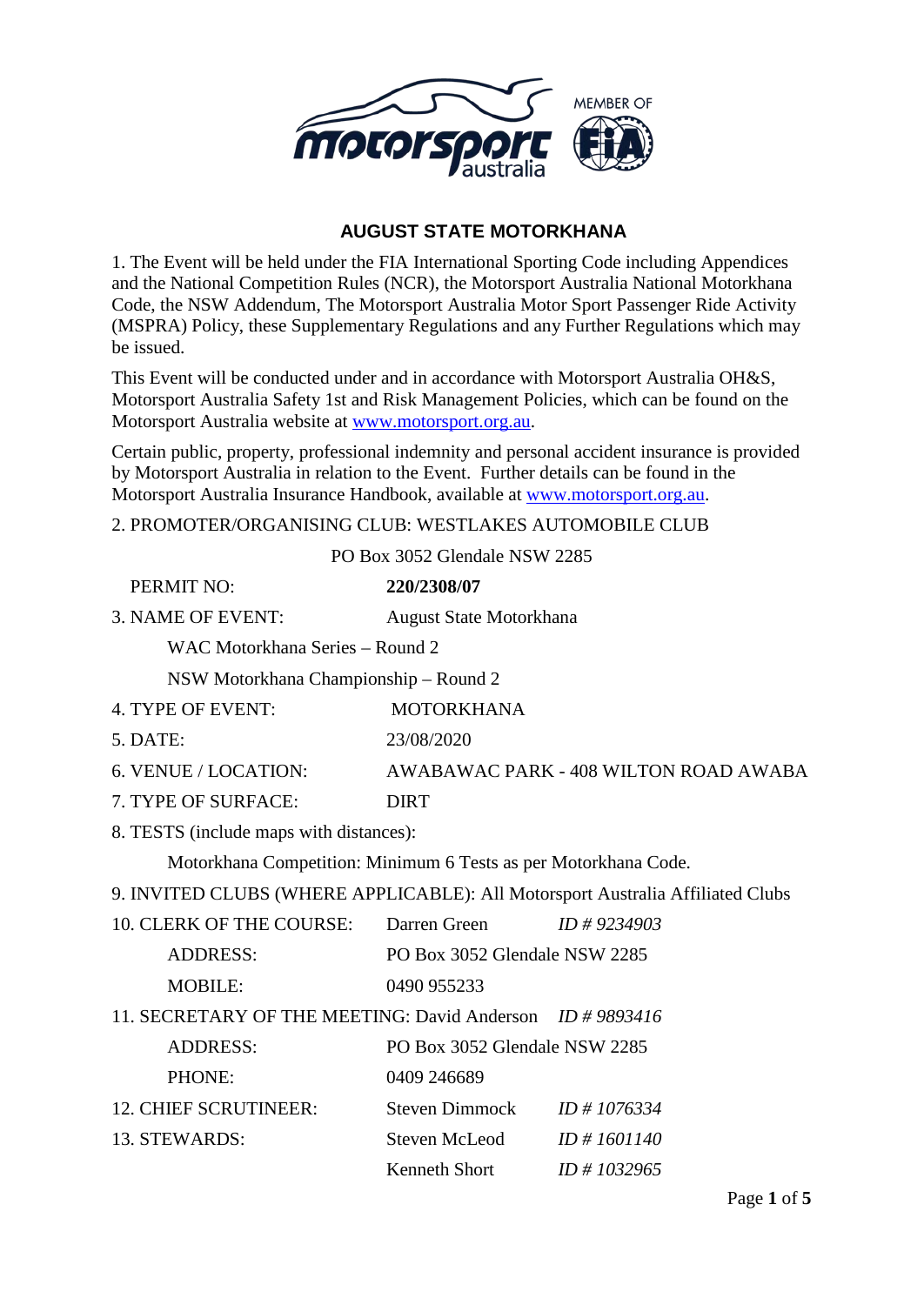14. CHIEF TIMEKEEPER: John Williamson *ID # 9884554*

15. ENTRIES OPEN: On publication of these Regulations

Send to Secretary of the Meeting.

ADULTS \$40.00 UNTIL 16:00 22/08/2020

JUNIORS \$15.00 UNTIL 16:00 22/08/2020

Only electronic payments or cheques will be accepted and must be received before close of entries.

Make your payment to: WESTLAKES AUTOMOBILE CLUB

Direct Deposit to BSB No: 637 000 Account No: 713 518 999

16. MAXIMUM NUMBER OF COMPETITORS: 60

## 17. MAXIMUM ENTRIES PER VEHICLE: 4

| <b>18. STARTING TIME:</b> | Motorkhana Competition: 10:00 |
|---------------------------|-------------------------------|
|                           |                               |

19. DRIVER'S BRIEFING: Motorkhana Competition: 09:45

VENUE: Trailer parking Area, Awabawac Park using portable PA system with entrants maintaining social distancing.

20. SCRUTINY: 08:00 to 09:40

In addition to the Entry Form the following must also be completed and submitted to the Event Secretary prior to close of entries:

• A "Self-Scrutiny Statement of Vehicle Compliance" completed by each Competitor and each Driver.

• A "Self Scrutiny Checklist – Autotest" completed by each Competitor.

• A WAC COVID-19 Declaration form <https://forms.gle/SuRHqtA4JHDDjb919>

# 21. SCRUTINY - SPECIAL RESTRICTIONS:

Motorkhana - Approved helmets in accordance with Schedule D of the current Motorsport Australia Manual are to be worn in ALL specials. Apparel shall be in accordance with Schedule D of the current Motorsport Australia Manual.

All vehicles must comply with Schedule A and Group 4K of the current Motorsport Australia Manual. Cars must be adequately muffled to comply with noise restrictions. Fuel must be in accordance with Schedule G of the current Motorsport Australia Manual.

A current and valid Motorsport Australia Level 2NS Competition Licence or superior, and Club Membership Card of a NSW or ACT Motorsport Australia -Affiliated Car Club and vehicle Log Book (if issued) must be presented at document check.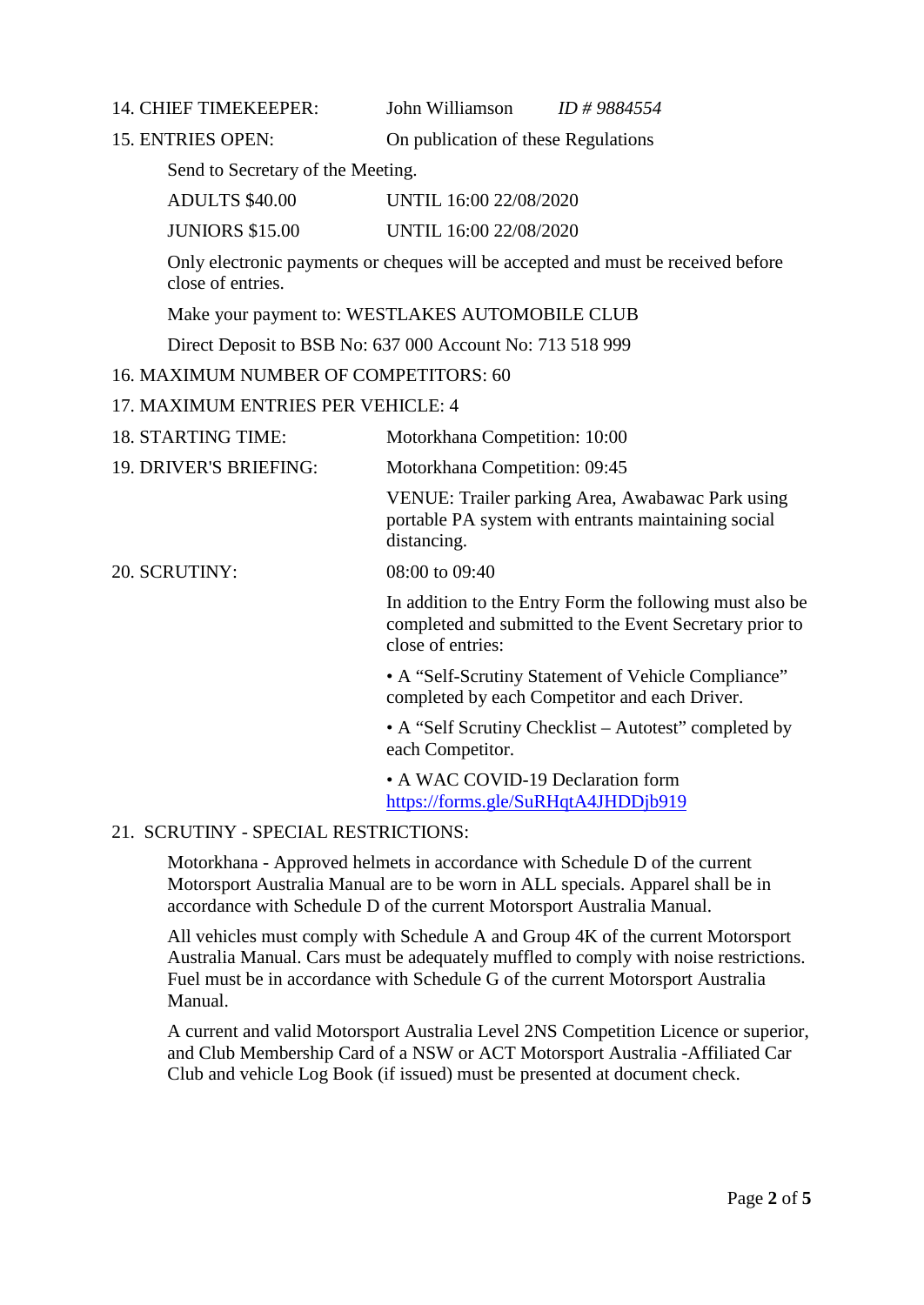### 22. CLASSES:

Motorkhana Classes:

| Class A | Production Vehicles Wheelbase up to 2150mm     |
|---------|------------------------------------------------|
| Class B | Production Vehicles Wheelbase 2151 to 2390mm   |
| Class C | Production Vehicles Wheelbase 2391 to 2574mm   |
| Class D | Production Vehicles Wheelbase 2575mm and over. |
| Class F | Front Wheel Drive Specials                     |
| Class G | <b>Rear Wheel Drive Specials</b>               |
| Class H | <b>Production Vehicle Based Specials</b>       |

Non Prodction 4WS (4 Wheel Steering) and 4wd vehicles are not permitted

Motorkhana Categories:

(Nomination in a category does not preclude a Driver for competing for class awards)

| Category J  | <b>Juniors</b>                |
|-------------|-------------------------------|
| Category LP | Ladies in Production Vehicles |
| Category LS | Ladies in Specials            |

#### 23. PRIZES & TROPHIES:

Motorkhana: 1ST, 2ND, 3RD Outright, 1st in each Class (minimum of 3 class entrants required), 1st Junior & 1st Lady in Production and Special.

Results shall be determined by the lowest aggregate of elapsed times on the tests completed, inclusive of penalties. Timing shall be to 0.01 Second.

24. The event timekeepers will act as the Judges of Fact. The Judges of Fact will be identified at the drivers briefing. The Facts to be judged include Start/Finish Procedure, valid course attempts and application of penalties.

25. The Motorsport Australia Permit will be displayed for the duration of the Event.

26. The Organisers may refuse any entry in accordance with NCR 83.

27. Entries will be accepted in order of receipt.

28. Entries from Competitors under 18 years of age must be counter signed / consented to Parent/Guardian.

29. Event Organizers reserve the right to cancel, abandon or postpone the event in accordance with NCR 59.

30. Protests must be lodged in accordance with Part XII.

31. Any holder of a Motorsport Australia 'Competition' or 'Officials' licence (or equivalent licence issued by another ASN) may be tested for the presence of drugs (or other banned substances) and subject to a penalty(ies) for a breach in accordance with the Motorsport Australia Anti-Doping Policy and/or the Motorsport Australia Illicit Drugs in Sport (Safety Testing) Policy as published on the Motorsport Australia website. Consumption of alcohol in the paddock, pits or any section of the competition venue/course under the control of the Officials is forbidden until all competition is concluded each day. Accordingly, any holder of a Motorsport Australia 'Competition' or 'Officials' licence (or equivalent licence issued by another ASN) may also be tested for the presence of alcohol by a Motorsport Australia Accredited Testing Official (CATO) in accordance with the Motorsport Australia Standard Operating Procedure for Breath Alcohol Testing.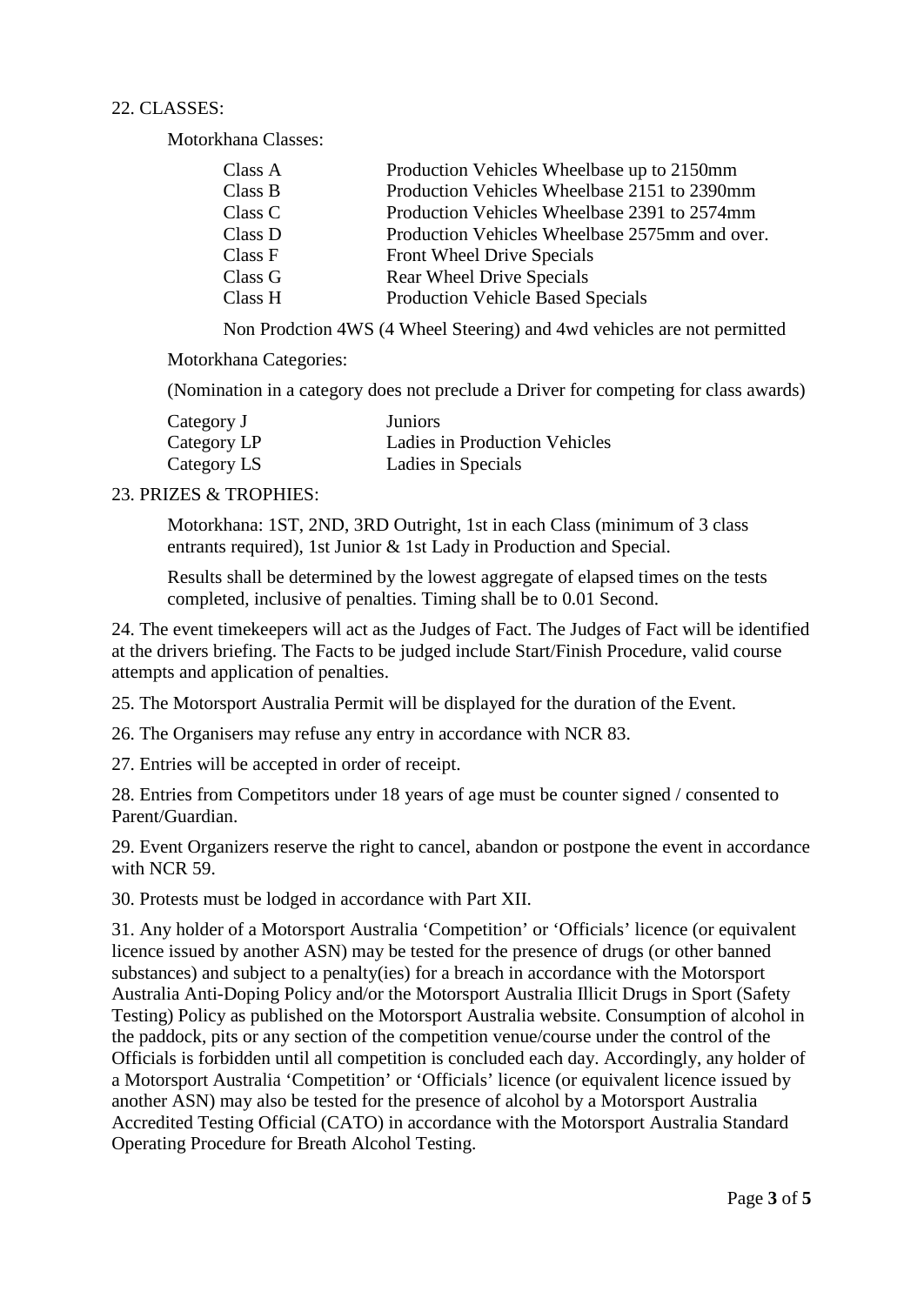32. Fuel and water is not available at the venue, Toronto is 5 minutes' drive North. Hot Food and Cold and Hot drinks will not be available at the venue.

33. Competition numbers shall be allocated at the discretion of the Clerk of the Course.

# **34. PASSENGERS AS INSTRUCTORS ONLY.**

This Event will include a Motor Sport Passenger Ride Activity (MSPRA) which shall be run under and in accordance with the Motorsport Australia MSPRA Policy.

### 35. COVID-19 additional information

#### C-19 Compliance Checker – Garry Wade

Every person attending the event must visit the Motorsport Australia COVID-19 resource page for up to date information [https://motorsport.org.au/covid-19.](https://motorsport.org.au/covid-19) In accordance with the Motorsport Australia Return to Race plan, the following changes or restrictions will be in place for this event:

- Every person (officials, drivers, competitors, others) attending the event must register with the event secretary prior to the close of entries using the WAC COVID-19 Declaration form <https://forms.gle/SuRHqtA4JHDDjb919> This form will be the one and only data source for creating the allowed persons list.
- Any person not listed on the allowed persons list will not be permitted to enter the venue. Confirmation of inclusion on the list will be the responsibility of each individual. Every person attending the event must comply with NSW Health Public orders and restrictions. Any person currently feeling unwell, under self-isolation, or quarantine orders must not enter the venue.
- Competitors and Drivers are requested to travel with absolute minimum support personnel in attendance. Should entries reach the maximum allowed in section 17, preference for venue entry will be given to officials, then drivers, then competitors, and finally support personnel to ensure compliance with government outdoor gathering restrictions.
- Motorsport Australia Licences will not be available on the day of the event. Any person requiring a Motorsport Australia licence must ensure they apply and obtain the required licence directly with Motorsport Australia before entries close.
- WAC Club memberships will not be available on the day of the event. Any person requiring a WAC membership must ensure they apply and obtain the membership before entries close.
- Canteen services will not be available at the venue.
- Vehicles with multiple entries must not carry persons who are not from the same household. For the purposes of reconnaissance of tests, it will be permitted to use service vehicles for any additional drivers.
- Drivers may not share apparel
- Passengers in vehicles during competition must be from the same household
- The front gate will be closed from 09:45 onwards until the end of the event. The gate will be manned by an official during the event.